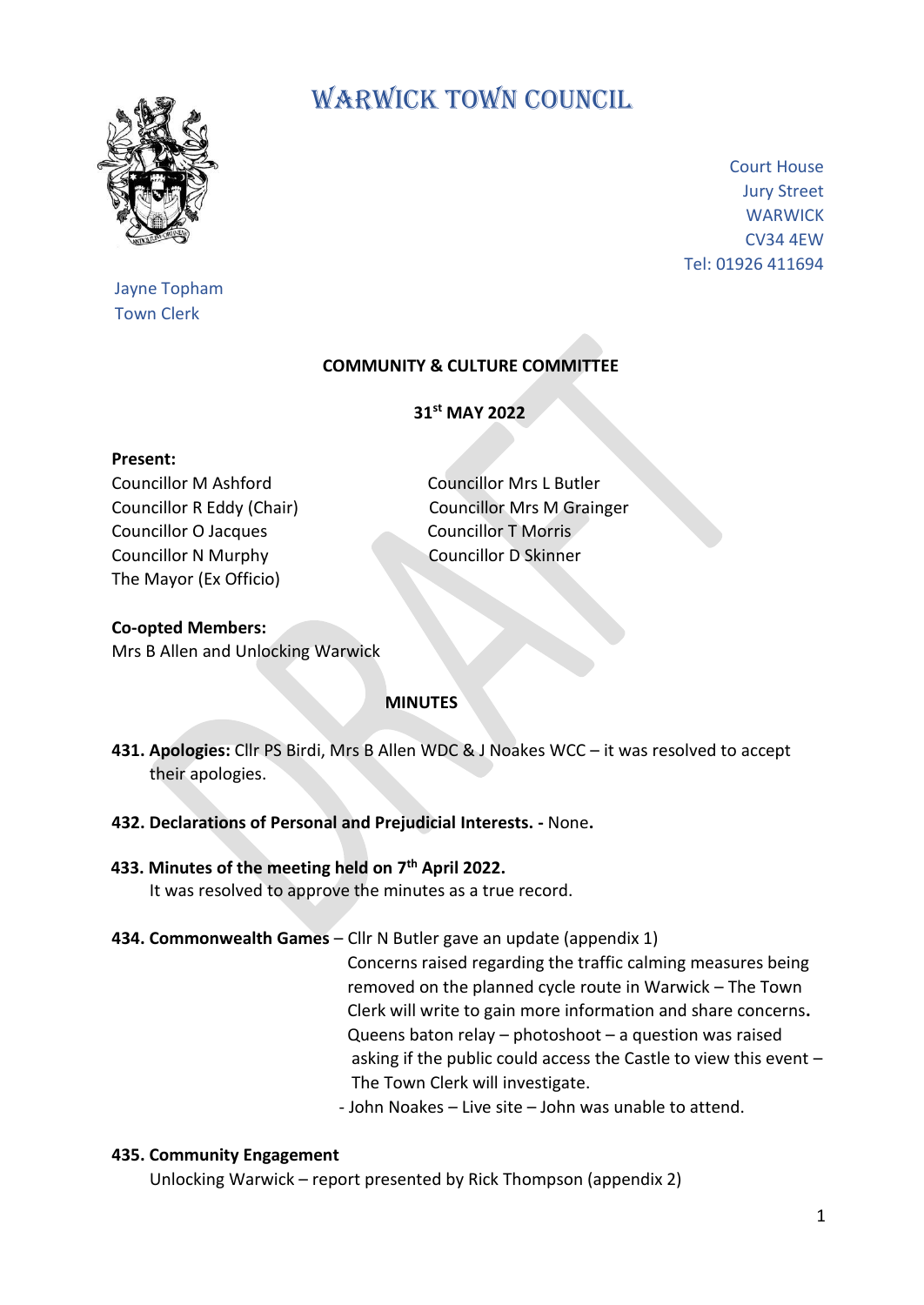- **436. Community Update -** Mrs B Allen was unable to attend a report was sent (appendix 3)
- **437. Children Centre –** Cllr PS Birdi was not in attendance.
- **438. St Mary's Lands Working Party**  Cllr N Butler & Cllr D Skinner advised that there had not been a meeting. Time has been set aside to carry out a study on the golf course and its future. The tops of the little lights along the cycle path have been replaced.
- **439. Twinning – 2021 – 30-year celebration with Verden –** Town Clerk shared photographs of the 30 trees in Verden. A report will be sent to the green spaces team who are planning our 30 trees in St Nics Park.

 **Partnership meeting –** Town Clerk advised that the next meeting is scheduled to be the  $27<sup>th</sup> - 30<sup>th</sup>$  April in Verden.  **Eurocamp. –** Cllr R Eddy advised that plans were being put into place for the event next year 23 July – 7<sup>th</sup> August.

- **440. Warwick in Bloom** –- Cllr R Eddy advised that the competition will be launched w/c 6<sup>th</sup> June 2022. Cllr Mrs L Butler summarised the days events planting and putting up the hanging baskets in the Town. 280 baskets have been sold an increase from last year. Cllr Mrs L Butler asked Councillors to support WIB by removing any litter from planters/tubs if they saw any walking around the town or deadhead plants if needed.
- **441. Queen's Jubilee –** Cllr R Eddy handed over to Cllr Mrs L Butler who explained the activities on Thursday 2nd June 2022 in the Market Square. Mrs A Littlejohn Chamber of Trade is being interviewed by Coventry Breakfast Radio station. She will discuss the event – the trail of Corgi's around the Town for children and the cake competition judged by the Mayor.

 **Queen's canopy –** The Mayor reported that 4 trees had been planted through WCC. He hopes for a further 3.

# **442. Grants:**

Parenting Project – Family Wellbeing Pathway, £5,000 – approved to take to Full Council Chase Meadow Community Centre – Kitchen Refurbishment, £5,000 - approved to take to Full Council.

In The Moment – Jazz Meets Dance Hall - £1,649 – approved.

 WDC Events Team – Smith Street Party & Victorian Evening - £3,500 - approved to take to Full Council

 Gap -extension of building - £3,000 – approved – The Town Clerk will clarify why WRIN are not contributing.

**443. Clean Air Warwick** – Cllr N Murphy reported the groups activities. The local schools are embracing the initiative holding events for Clean Air Day. There are buses running in Warwick Gates for  $£1 - to$  encourage car users to leave their cars at home. A campaign to stop car drivers "idling" is also due to be held. More Air quality monitoring stations are being located in the district.